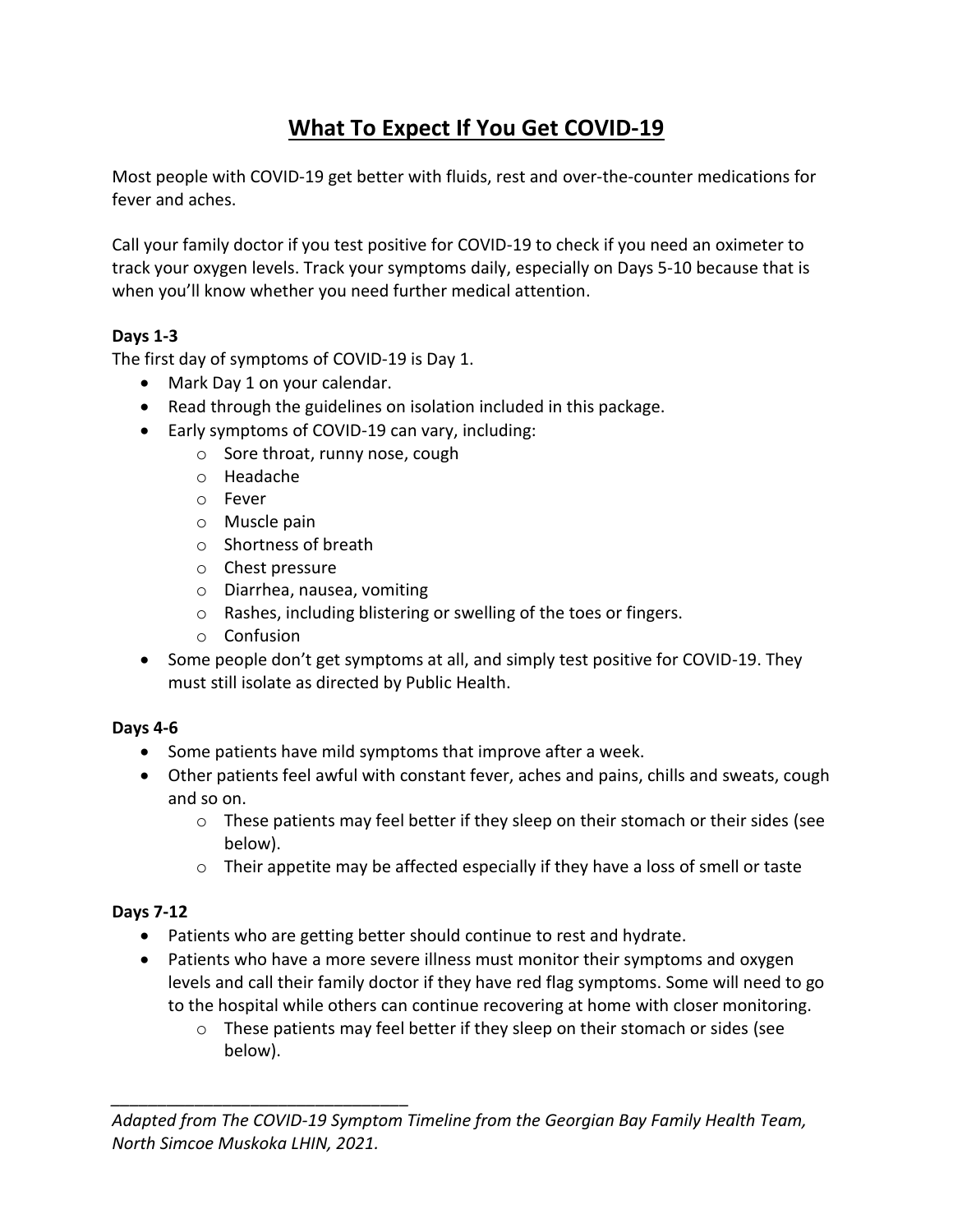- **Call your family doctor or call the 24/7 Home & Community Care Line at (905) 855-9090 if you get any of the following red flag symptoms:**
	- o **Worsening shortness of breath when crossing a room, getting dressed, eating**
	- o **Being breathless for something that didn't make you breathless the day before**
	- o **Chest pain or pressure**
	- o **Lethargy or confusion**
	- o **Inability to keep down food or fluids**
	- o **Oxygen levels consistently less than 92% at rest and with activity**

#### **Days 13-14**

- Patients with mild or moderate illnesses will have begun to feel better. Patients with severe symptoms, who required additional treatment, will take far longer to recover.
- Some patients will have lingering symptoms of fatigue and other issues. Let your doctor know if this is the case.
- Resume gradual return to regular activity.

## **How To Use An Oximeter**

Oximeters are small devices that clip onto your fingertip to measure your oxygen level and heart rate. They are used commonly in medical offices and hospitals. The one you will use will be battery operated, so check and replace the batteries as needed.

Here's how to use an oximeter:

- 1. Sit in a comfortable position.
- 2. Make sure your hands are clean and warm. Remove any nail polish or artificial nails or any bandages covering the finger you are using to check your oxygen level.
- 3. Open the oximeter like a clothes pin. It should open easily and will be wide enough to fit your finger inside as far in as it goes. Keep your hand still.
- 4. Wait for the numbers to stabilize.

*\_\_\_\_\_\_\_\_\_\_\_\_\_\_\_\_\_\_\_\_\_\_\_\_\_\_\_\_\_\_\_\_*

- 5. The top number is your oxygen level. Record this number in the oxygen level column.
- 6. The bottom number is your heart rate. Record this number in the heart rate column.
- 7. Remove your finger and the device will turn off automatically.

Normal oximeter readings range from 92% to 100%.

**If your readings are consistently below 92% at rest and with activity, you must call your family doctor or the 24/7 Home & Community Care Line at (905) 855-9090.** 

Like other electronic devices, do not get the oximeter wet.

*Adapted from The COVID-19 Symptom Timeline from the Georgian Bay Family Health Team, North Simcoe Muskoka LHIN, 2021.*